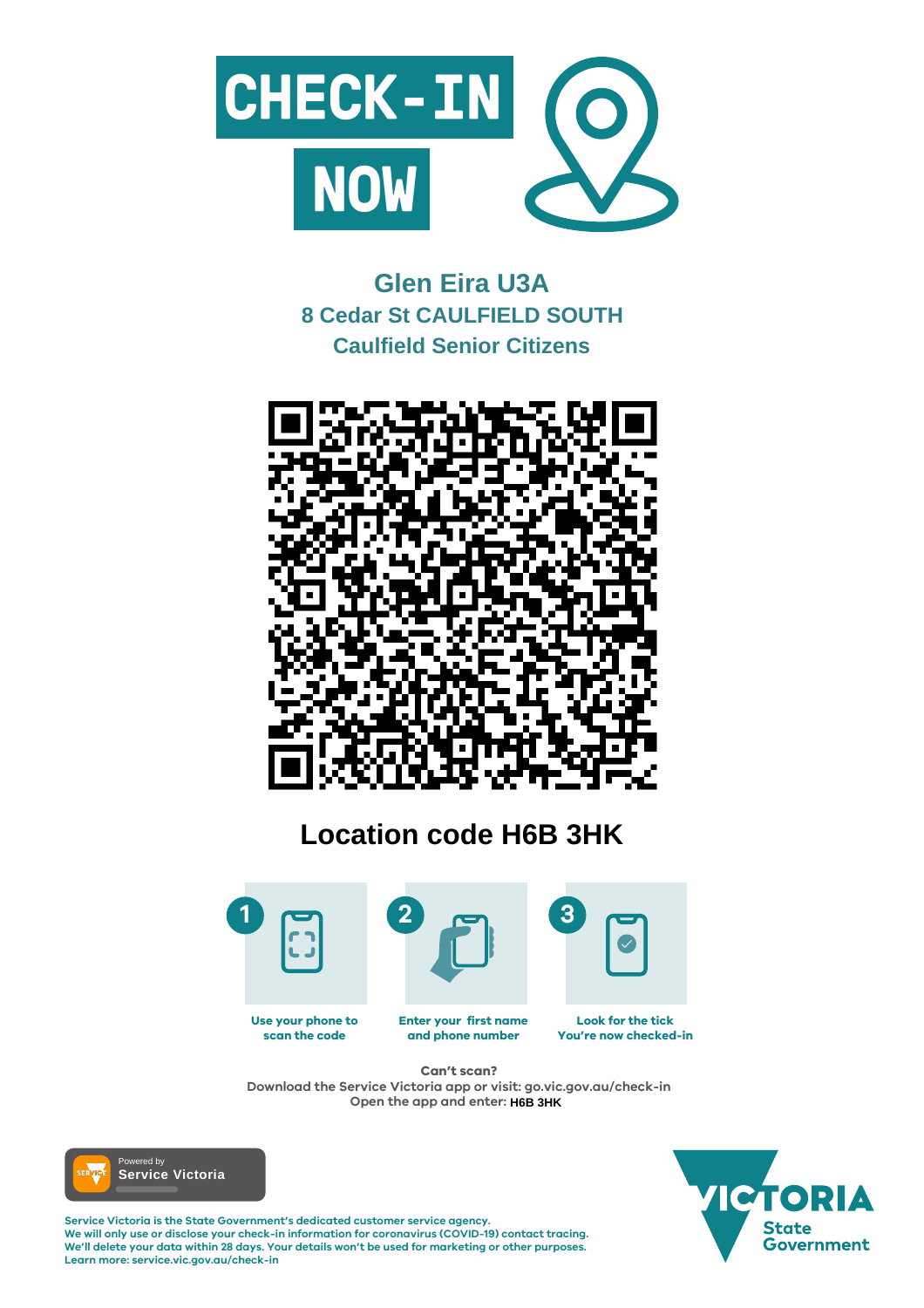## CHECK-IN NOW





Unable to scan? Download the Service Victoria app and use code:

#### **H6B 3HK**

Learn more at service.vic.gov.au/check-in





**Enter vour** 

**Scan code** with the Service **Victoria app** or your phone camera.

**Look for the** tick. You're now first name and phone number. checked in.

Service Victoria is the State Government's dedicated customer service gaency. We will only use or disclose your check-in information for coronavirus (COVID-19) contact tracing. We'll delete your data within 28 days. Your details won't be used for marketing or other purposes. Learn more: service.vic.gov.gu/check-in





# **CHECK-IN NOW**



#### **Caulfield Senior Citizens**



Unable to scan? Download the Service Victoria app and use code:

### **H6B 3HK**

Learn more at service.vic.gov.au/check-in



**Scan code** with the Service Victoria app or your phone camera.

**Enter vour** first name and phone number.

**Look for the** tick. You're now checked in.

Service Victoria is the State Government's dedicated customer service gaency. We will only use or disclose your check-in information for coronavirus (COVID-19) contact tracing. We'll delete your data within 28 days. Your details won't be used for marketing or other purposes. Learn more: service.vic.gov.gu/check-in





# **CHECK-IN NOW**



#### **Caulfield Senior Citizens**



Unable to scan? Download the Service Victoria app and use code:

### **H6B 3HK**

#### Learn more at service.vic.gov.au/check-in





**Scan code** with the Service Victoria app or your phone camera.

**Enter vour** first name and phone number. **Look for the** tick. You're now checked in.

Service Victoria is the State Government's dedicated customer service gaency. We will only use or disclose your check-in information for coronavirus (COVID-19) contact tracing. We'll delete your data within 28 days. Your details won't be used for marketing or other purposes. Learn more: service.vic.gov.gu/check-in